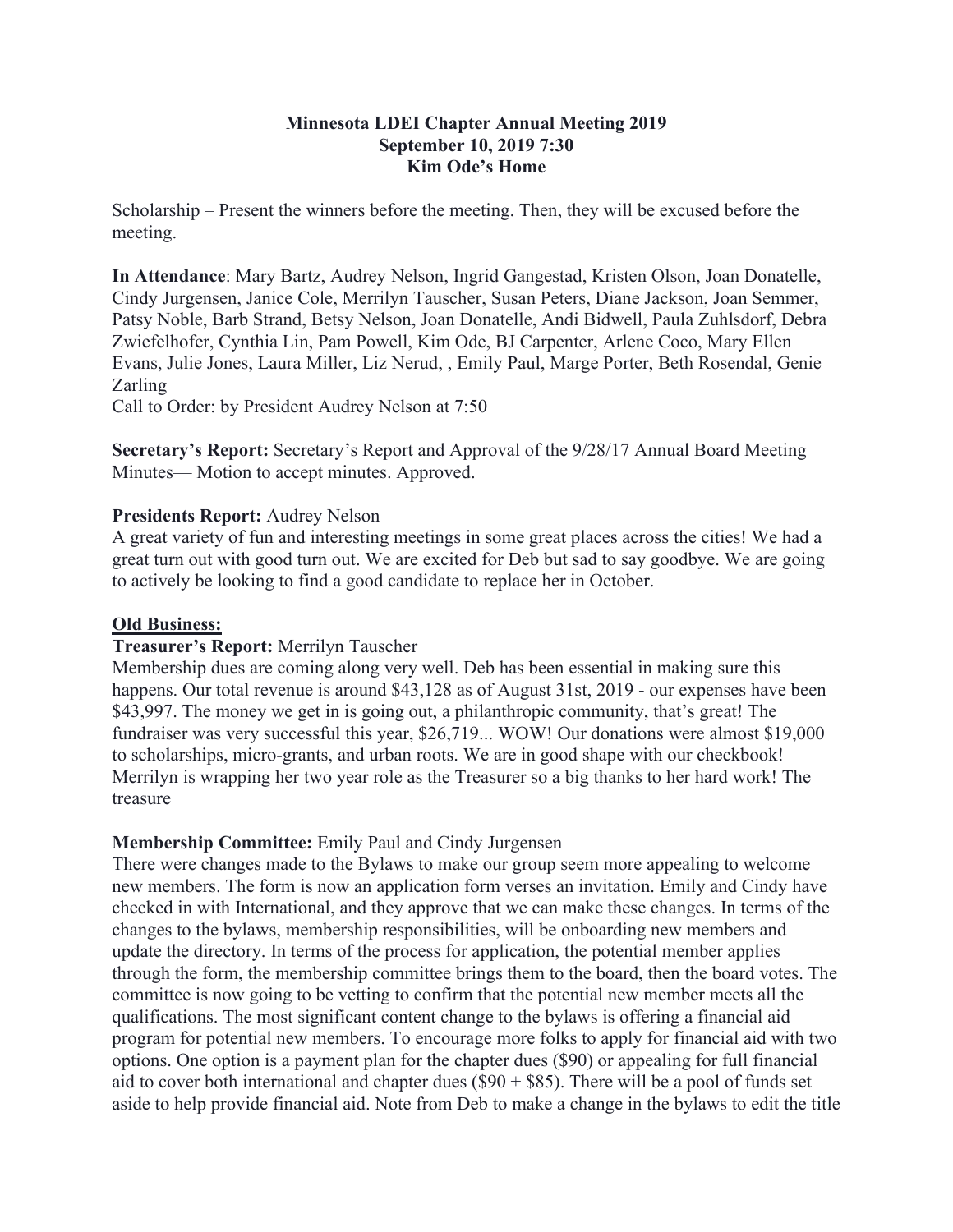'administrative assistant' to be 'executive assistant' to match the other sections of the bylaws. The bylaw changes have been approved by the chapter.

#### **New Business:** No New Business

### **Committee Reports:**

### **Membership:** Cindy Jurgensen

Cindy will be transitioning off of Membership, Lachelle will be taking over with Emily Paul. Lachelle has great ideas and is excited to get started. We have some great new members who were introduced to the group and shared a little bit about themselves: Lachelle Cunningham, Laura Miller, Kim Bartman, Arlene Coco, and Amalia Moreno-Domgaard, Marge Porter, Ilene Mead, Beth Rosendahl, Pachelle Wilson, Genie Zarling. We have 52 members this year. The membership committee has written a full report that will be sent out after the meeting.

### **Fundraiser - DAME IT!:** Ingrid Gangestad and Janice Cole

Ingrid reviewed Dame it 2019 was another raising success, and we are so happy to see that we have almost 100% of the members helping out in one way or another. We need everyone to chip in to help grow it and make it run, so thank you! Mary Jane and Meredith were a huge help last year, but this year Mary Jane will be moving to Iowa to run a bed and breakfast so we will be missing her but ready to welcome others to help out.

Janice Cole is leading the force for Dame It 2020 and is excited to get started and have all of us pitch in to help make it another success. Janice has a signup sheet to get people to volunteer. Thursday, October 10th is the first meeting to get started with the planning for Dame It 2020. If anyone knows that they will be out of town for a bit, there are still a lot of jobs that can be done online without having to be here on hand. The Dame It event this year will be on Sunday, April 26th at Chow Girls Solar Arts Building.

# **Program:** Liz Nerud and Betsy Nelson

Liz and Betsy had a tough job this year, but they are excited to launch the planning for next year. Betsy will be stopping down, and Amalia Moreno-Damgaard will be taking her place. A recap of the meetings this year: Betty Dangers, Annual Meeting, Orchard visit, Elderberry Syrup making, Keg and Case with a meal at In Bloom, Henry and Sons Wine Shop, Dame It, Pizza Toss at kitchen in the market, Fig and Farro, Picnic and plant walk at the park, pizza party at Urban Roots, Peeps Hotbox at Lake Monster Brewing, Annual Meeting Pizza Party,

#### **Service:**

The service committee was unable to attend, but Patsy Noble, the director of Urban Roots, was in attendance. Urban Roots will be celebrating their 50th Anniversary near Pika (close to Lake Monster), Yia Vang will be the head chef, and sweet science will be making ice cream with Urban Roots carrots. They are expecting a great turn out! This year Urban Roots was able to hire another employee to help support the Fresh Start program. She led the chef-led lunches and learned a lot of skills in cooking and entrepreneurship. UR will soon be opening a year-round program with the University of Minnesota to sell items all year round.

#### **Scholarship:** Andi Bidwell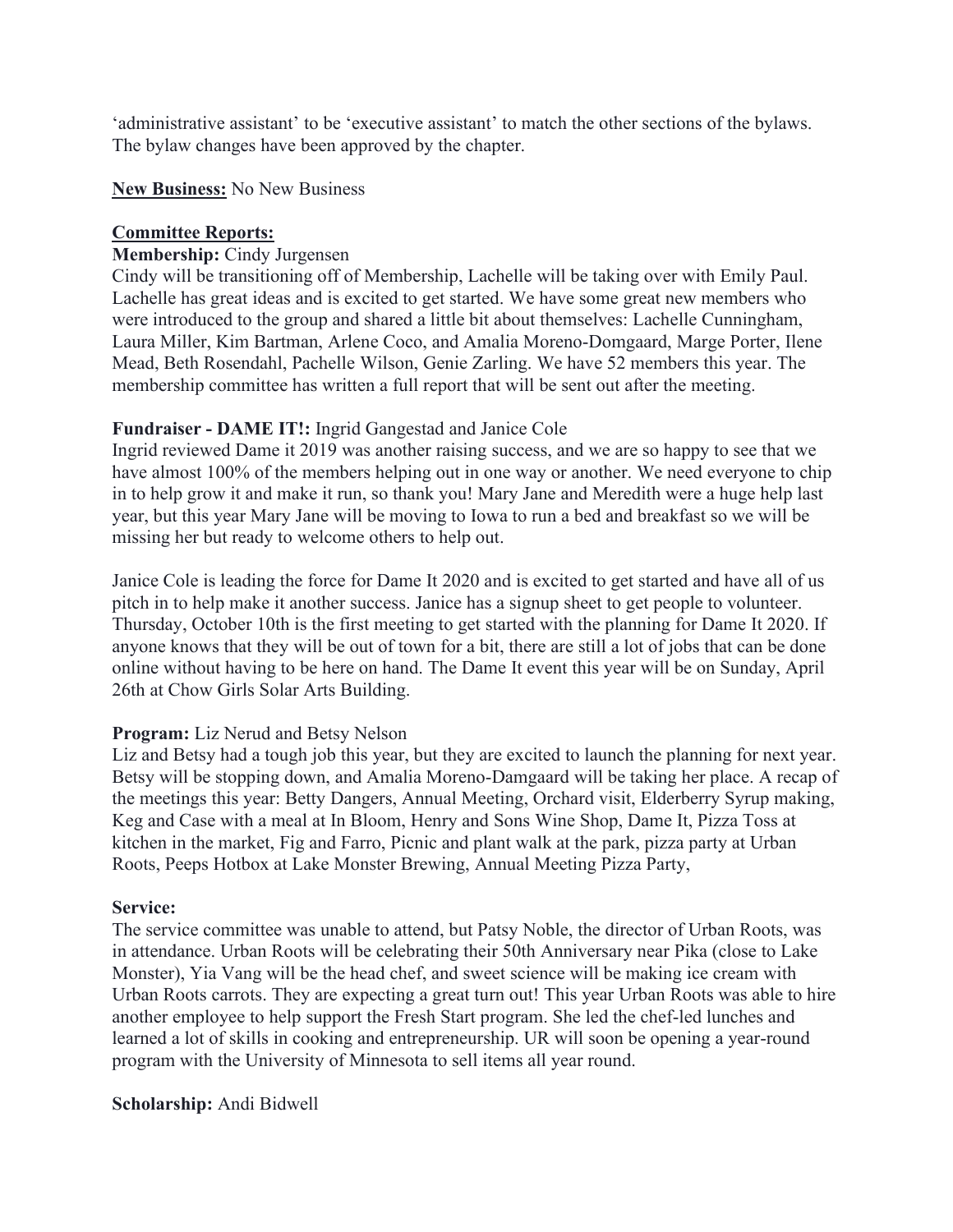We have three new scholarship recipients; they each received \$3,000 towards their studies. A full report will be sent out after the meeting. The recipients were fun to meet at the dinner this evening, and they were all very thankful for the funds.

**Advisory:** Janice Cole Nothing to report

#### **Micro-Grants:** Janice Cole:

We gave away three micro-grants of \$500 each already this year. We currently have another round open which is now rolling enrollment this year. They are also open to Les Dames members - if you are interested in signing up for a new course, getting more training or new equipment, the application is online, and the committee will be reviewing. Barb Stand and Joan Semmer are on the committee as well. It's great to see that the applicants are in all stages of their careers and we have the ability to help.

### **Administrative Assistant:** Deb Zwiefelhofer

The administrative assistant is the communication hub for the group. Deb thanked the group for putting up with her and the woes of Gmail but would love to figure out how to be an honorary board member for Dame It because she loves the event and loves helping out. Deb said our group. The website is getting easier to work with, and Richard is the web support and is great to work with.

### **Newsletter:** Kim Ode

No newsletter report. Kim gave a huge thank you to Deb. Nikki will be taking over the newsletter role for the next year.

# **Vice President:** Joan Donatelle

It has been a fantastic year, and every month was a fun one. Being the VP was very easy; Audrey made it look effortless! Joan gave Audrey a gift basket as a thank you from the board. Joan is excited to work with the board next year and welcome members to the 2019-2020 year! The new board is:

- Advisor & Micro-Grants: Audrey Nelson
- President: Joan Donatelle
- President-Elect: Cindy Jurgensen
- Secretary: Pam Powell
- Treasurer: Lois Tlusty
- Programs: Liz Nerud and Amalia Moreno-Damgaard
- Newsletter: Nikki Erpelding
- Membership: Emily Paul and Lachelle Cunningham
- Service: B.J. Carpenter and Sarah Johannes
- Scholarship: Susan Peters and Paula Zuhlsdorf
- Fundraiser: Janice Cole

# **Announcements:**